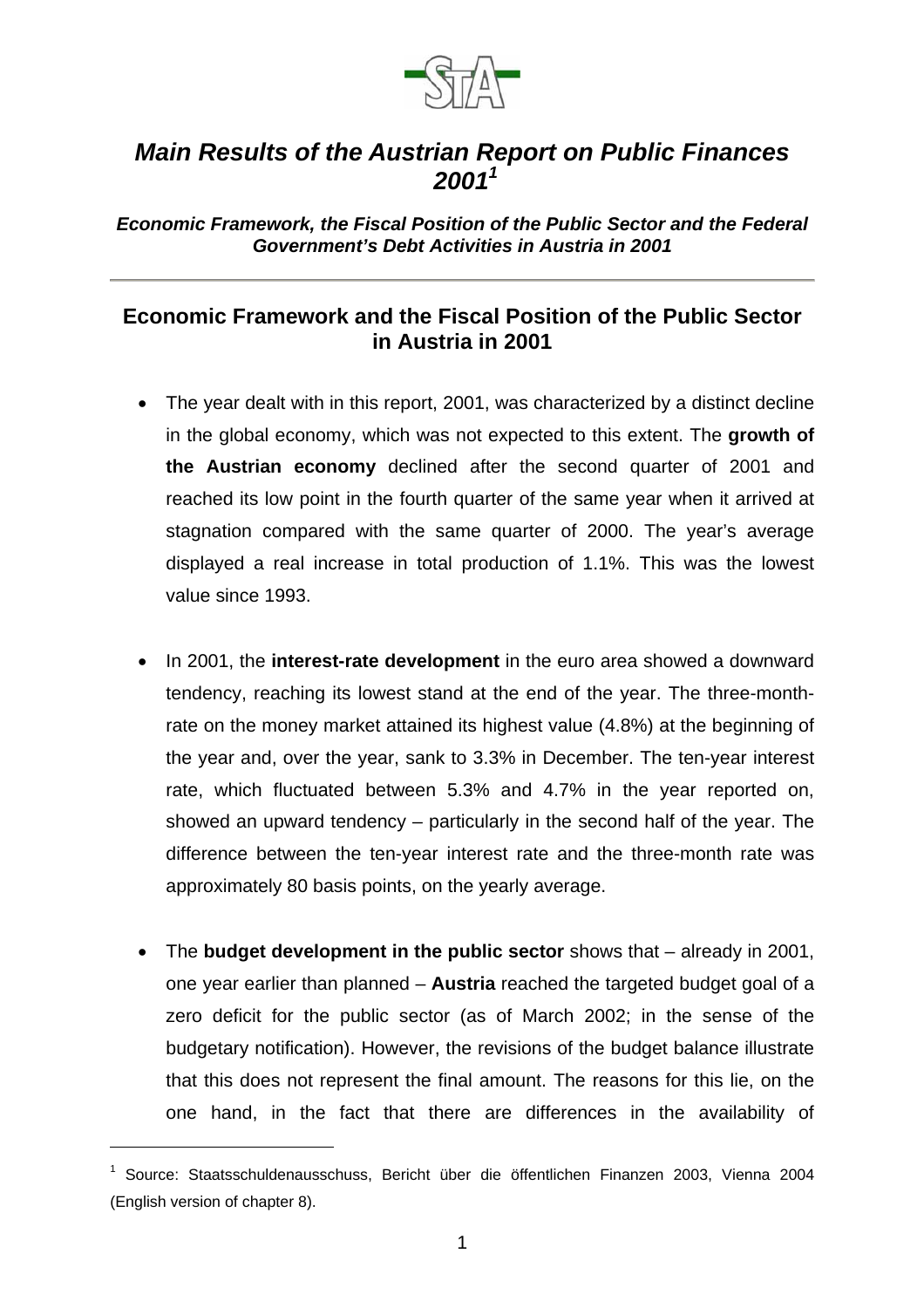

administrative budget details and the final results of the budget performance of all public bodies (in accordance with ESA 95) are only made public with a delay of over one year (the final details for the year 2000 did not become available until March 2002). On the other hand, multilateral control procedures lead to questioning those province-specific characteristics and bookkeeping conventions which, in some cases, could make a change in the present bookkeeping practice necessary. However, the information at our disposal makes it clearly apparent that, once again, in 2001, significant progress was achieved in the consolidation process (budget balance 2001: +0.1 billion euros or +0.1% of the GDP).

- The **sectoral distribution of the budget balances** in Austria's public budgets shows that, in 2001, the consolidation process was implemented in all sectors. The deficit of the federal sector was reduced from 1.6% of the GDP in 2000 to 0.6% in 2001. The excess of the provinces and communities apparently increased from 0.2% of the GDP in 2000 to 0.7% in 2001. Based on current information, it seems likely that the budget balances of the social security funds have also improved slightly (2000 –0.2 billion euros; 2001 –0.1 billion euros).
- The following **influential factors and reform steps** played a particularly important role in the improvement of the budget balance:
- In spite of the unfavourable economic situation, **tax yields** demonstrated an extremely dynamic development. Here, the comprehensive measures taken in regard to taxation, which were included in the consolidation packages for 2001 and 2002, played an important role as well as the fact that economic influences, due to temporal delays in tax assessment and in the developments on the labour market, distributed over two or three years, affected taxation success. Among the changes in taxation laws, interest on taxation arrears (claim taxation) and the increase in prepayments for income and corporate taxes, led to an increase in revenue considerably above the federal draft budget.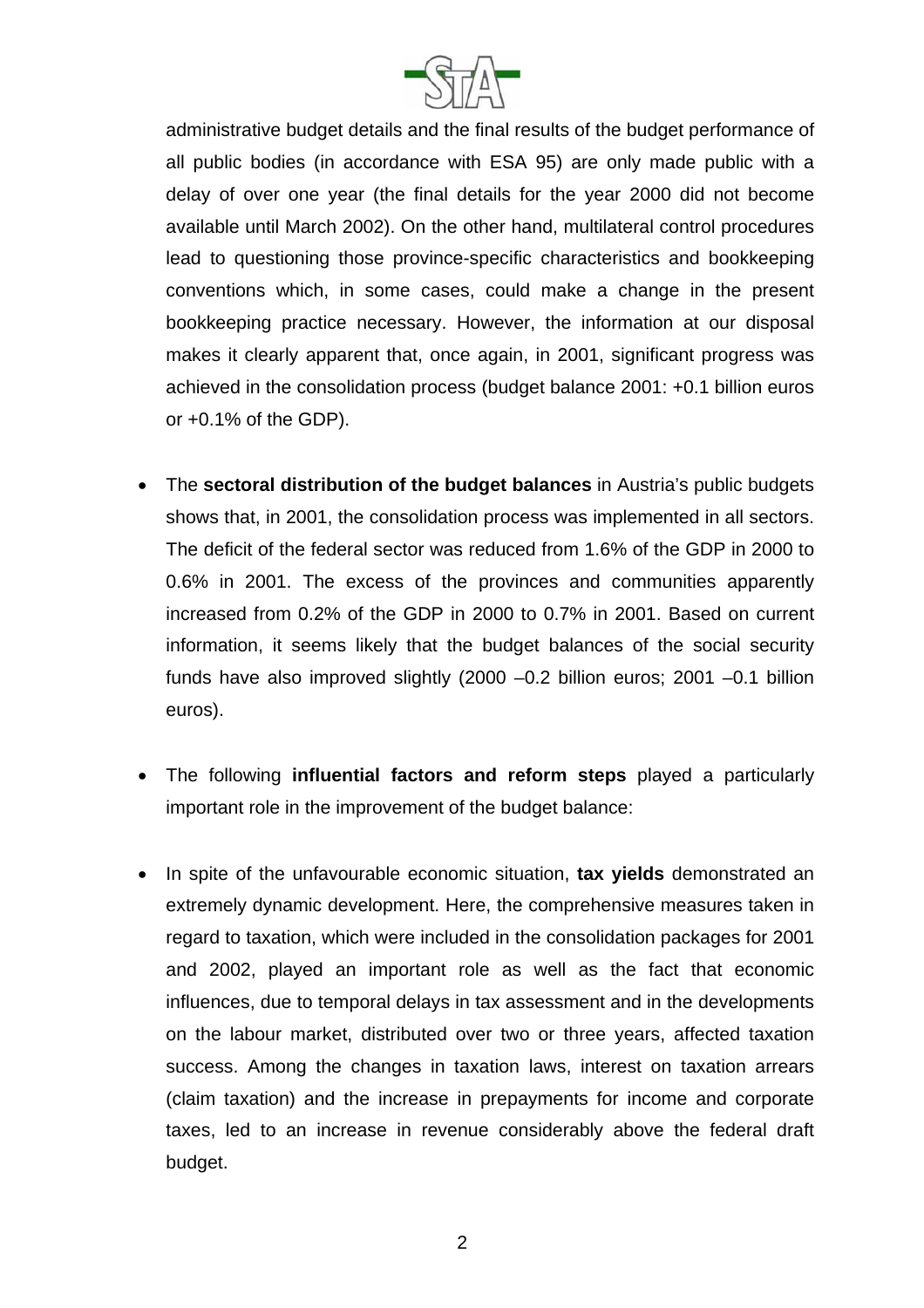

- The federal government, the provinces and communities introduced an **inner-Austrian stability pact,** backdated to 1 January 2001. Agreement on its principles was reached during the fiscal sharing Act for the years 2001 to 2004. This contract guarantees, through defined limits to the budget balances for the years 2001 to 2004 and agreements on sanctions, that, in a joint operation, a balanced budget, in agreement with EU criteria, will be reached for the years 2002 to 2004. However, temporary, minor shortfalls are permissible without sanctions being taken.
- The federal government's **consolidation packages for 2000 and 2001** foresaw measures to slow down the developments in the spending of the government and the social security funds. Here, it is necessary to draw particular attention to the pension reform 2000 and measures in the area of the public administration, which include an increase in personnel and budget controlling. In addition, the increase in the salaries of civil servants was limited to 500 schillings (36.3 euros) in 2001.
- In comparison with the previous year, the considerable budget excesses of the **provinces and Vienna** (the ESA counts Vienna as a community) were the result of targeted changes in subsidies, hiving-off and a restrictive budget implementation. In order to finance housing projects, for the repayment of debt, as well as for obtaining financial resources, advantage was taken of using reserves and exploiting loans (sale of housing loans to intermediary financers) without having any negative influence on the Maastricht budget balance. In addition, individual entities, in line with the market, such as hospitals, were hived off and provincial real-estate companies (LIG) founded.
- The communities' practice, followed since 1997, of hiving-off organizations in line with the market (defined by the ESA) including water supplies and sewerage treatment, garbage disposal, housing, congress houses, etc., was continued.
- Whereas, in the past, the EU recommendations on the budgetary policies of its member states were concentrated on satisfying the **indicators** on budget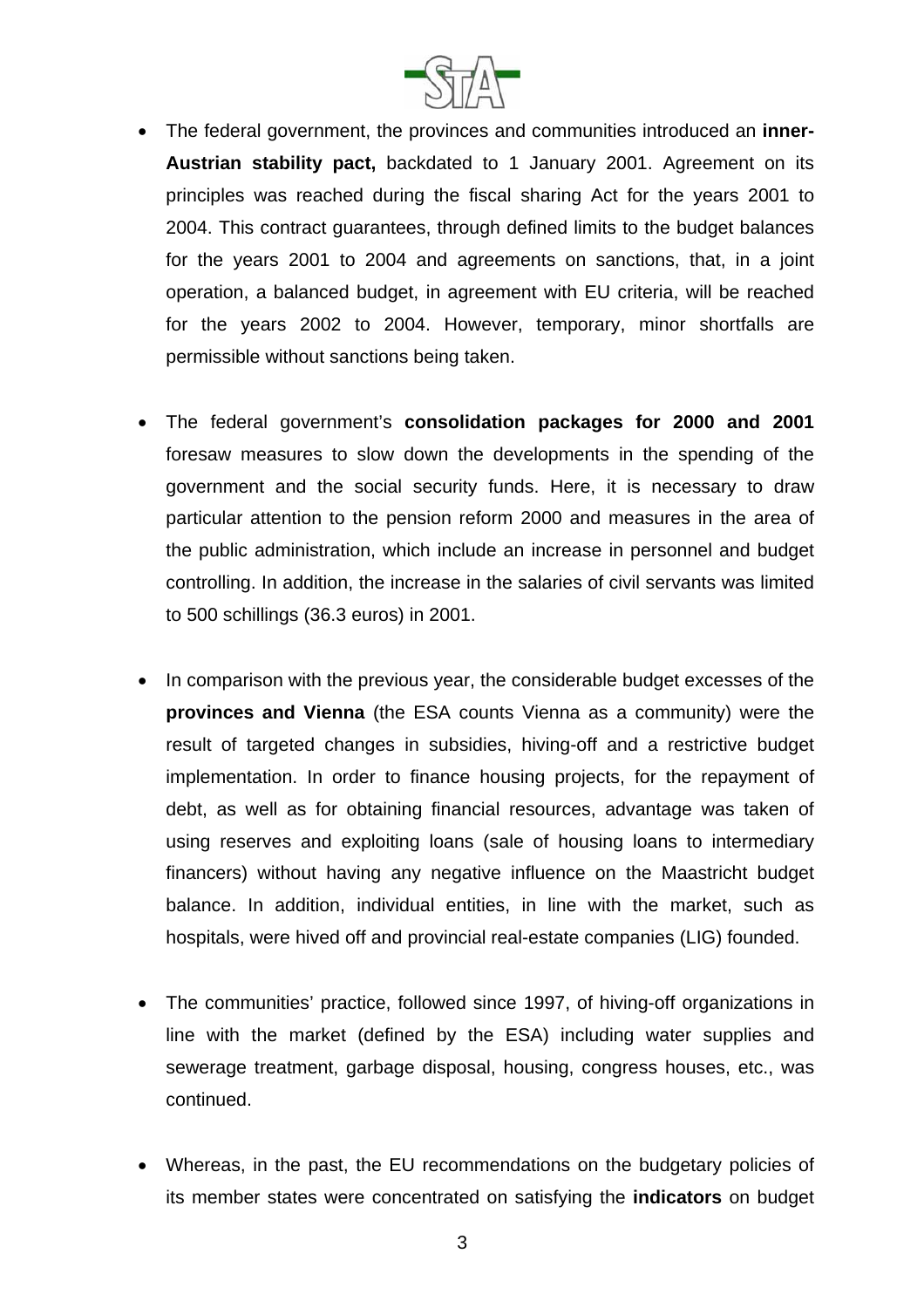

discipline included in both the Maastricht treaty and the stability and growth pact, recently, an increase in efforts made on the **revenue and expenditure structure of public budgets**, leading to an improvement in "the quality and sustainability of public finances", has been observed.

- The increase in the total expenditure of the state was slightly below that of the nominal GDP growth, leading to a moderately declining development in the **government expenditure ratio** (2000: 52.8% of the GDP; 2001: 52.5%). This development is particularly encouraging seeing that, in the previous year, the expenditure volume was lessened through the profits obtained from the sale of UMTS licenses, amounting to 0.8 billion euros or 0.4% of the GDP. In 2001, the noticeable improvement in the budget balance was principally the result of the dynamic development in taxation yields which, partially, were considerably above the estimates in the budget proposal. This led to a considerable increase in the **taxation ratio** (2000: 44% of the GDP; 2001: 45.9%) as well as in the **national revenue ratio** (2000: 51.2% of the GDP; 2001: 52.4%). However, taxation resulting from direct levies was atypically high in 2001 as a result of special effects (prepayment, interest on arrears, etc.).
- This report shows that approximately 60% of **total public expenditure** is used for transfers to third parties (social services to private households and subsidies to enterprises), around 30% for public administration (wages and salaries, material expenses) and about 7% for the payment of interest on the national debt. A mere 3% was given out for investments (gross investments). The slight importance of, and the permanent decrease in, public investments in Austria has, primarily, statistical reasons – namely in a form of "escaping from the budget". However, specific investigations have shown that the decrease in the budget deficit was coupled with a reduction in investment activities. On the **revenue side**, taxation and social contributions play an important role in financing public expenditure. In total, they cover around 88 to 90% of the total public income. Even though there are more than 100 kinds of taxation in Austria, ten of these categories account for approximately 90% of direct and indirect taxes.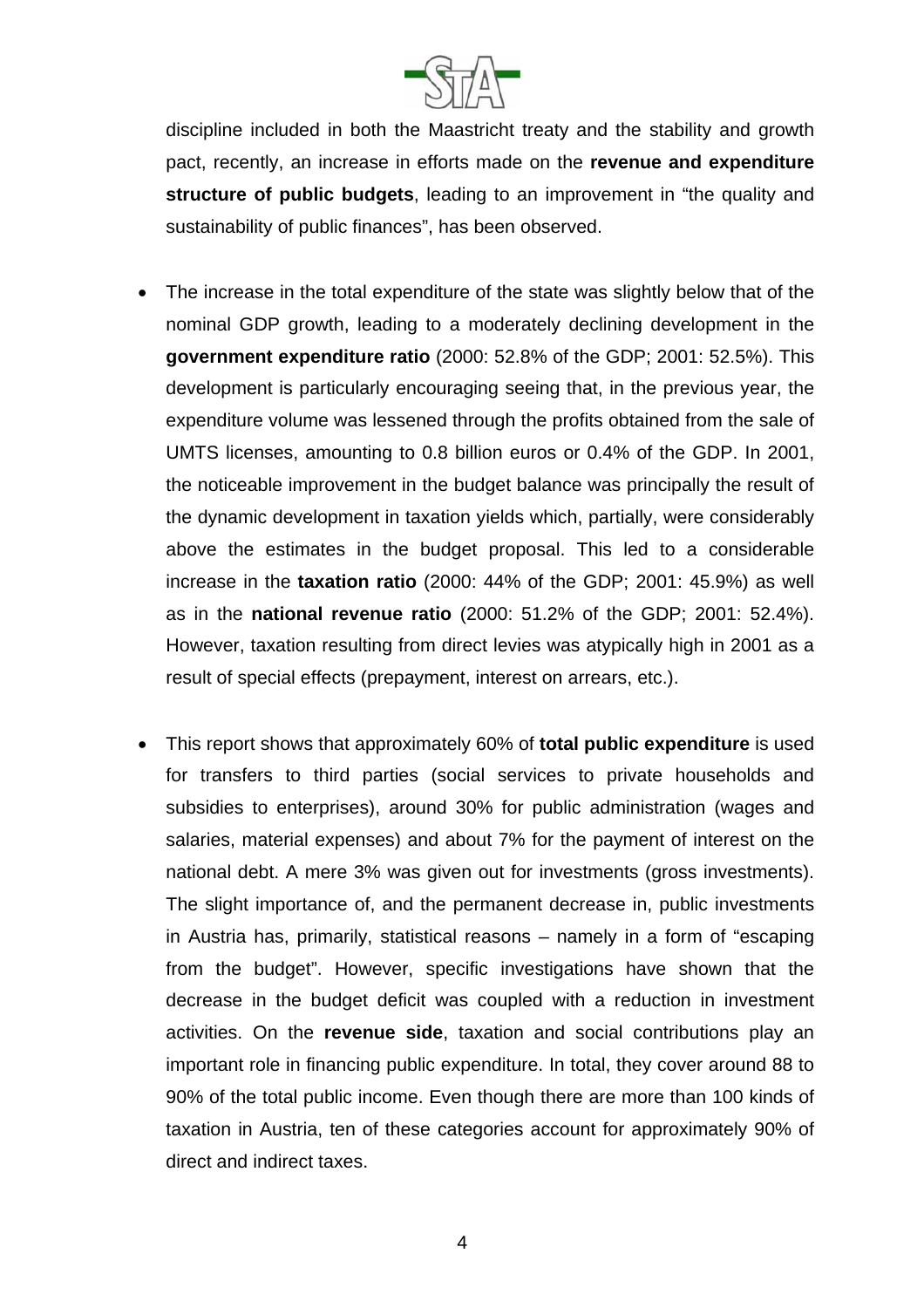

- The **federal structure of public revenues and expenditures** demonstrates that the weighting of the specific government levels on the individual income and expenditure categories as well as on the total income and expenditure, varies greatly. There are close interconnections between the four individual sectors of the state, demonstrated empirically by the high volume of **"intergovernmental transfers"**. Even though the tax proportions of the individual communities, which are regulated in the fiscal sharing Act, are booked directly as taxation income for the individual legal entity (the recipient), the intergovernmental transfer income of the provinces amounts to approximately one half, and that of the communities one fifth, of the respective total income. In particular, the government's contribution to pensions leads to an intergovernmental income ratio of more than 25% for the social security funds. If one investigates the expenditures, it becomes apparent that, essentially, the government finances services which are performed by other public authorities (e.g., teachers in the provinces, housing support, federal contributions to hospital financing).
- The **Austrian national debt (in accordance with Maastricht)**, in absolute figures, for the year under review, will have been reduced – for the first time since 1997. Preliminary figures indicate that, at the end of 2001, this will total 130.1 billion euros, lying approximately 0.2 billion euros below the comparative figure for the previous year. Of this sum, 119.7 billion euros (92%) apply to the federal level, 9.4 billion euros (7.2%) to the provinces and communities and 1 billion euros (0.8%) to the social security funds. The declining tendency in 2001 is the result of measures taken in the provinces, including Vienna, on the assets level. In addition, the federal financial requirements for 2001 were lower than the Maastricht-budget balance. At the end of 2001, the debt ratio for the state as-a-whole amounted to 61.7% of the GDP (2000: 63.6%).
- **Summarizing**, it can be established that notable progress was obtained in the area of consolidation, in the year under review 2001, and that the expenditure and revenue development of the public sector in Austria was strongly characterized by discretionary measures as well as institutional changes. In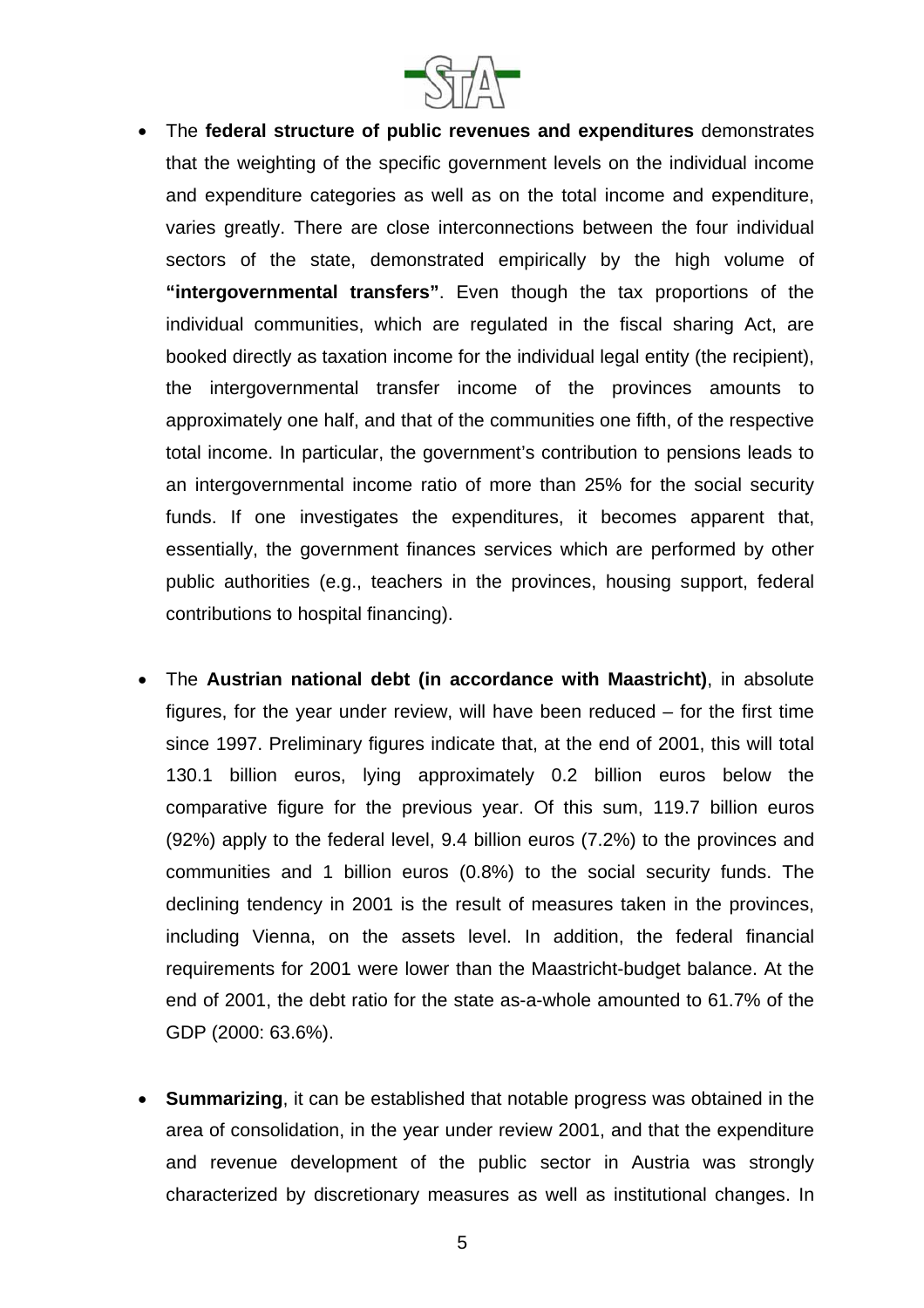

connection with the "quality" of public finances, the existing results signal – in addition to the expected economic and budgetary implications, which come as a result of shifts in the population structure – challenges in connection with the taxation ratio, the course of gross investments as well as the budgetary development of hived-off entities. A strengthening of those elements in the Austrian public budget which affect employment and growth hardly appears realizable without further reform steps being undertaken in the area of public administration leading to a disentanglement of competences and funding responsibilities.

## **The Federal Government's Debt Activities and the Creditors' Structure in 2001**

- The **federal debt** (excluding own security holdings) increased by 0.7 billion euros (0.6%) in 2001 reaching the amount of 121.4 billion euros or 57.6% of the GDP (2000: 120.7 billion euros or 58.9% of the GDP) at year end. The **percentage of foreign-currency debt**, at the end of 2001, amounted to 13.3% (2000: 13.9%). The federal debt constitutes more than 90% of the total public debt, in the Maastricht sense. Data on the structure of the federal debt, therefore, provides important indications of the financing structure of the total public debt in Austria.
- The **financing activities of the federal government**, in the year 2001, can be described as being lively, in spite of a slight increase in debt. They are brought into play, more and more strongly, to fine-tune the debt portfolio (portfolio management) and are not merely limited to covering the necessary capital requirements. This is particularly apparent in the increase of claims and obligations from swap contracts and also in the, relatively high, conversion volume as well as in the dynamic development of the asset portfolio for sovereign debts. The implementation of swaps increases the flexibility of debt management (adjustment of the debt structure in respect to interest and exchange-rate developments, taking advantage of arbitrage possibilities and steering the average length of capital commitment). At the end of 2001, the commitments from cross-currency swaps had reached a nominal volume of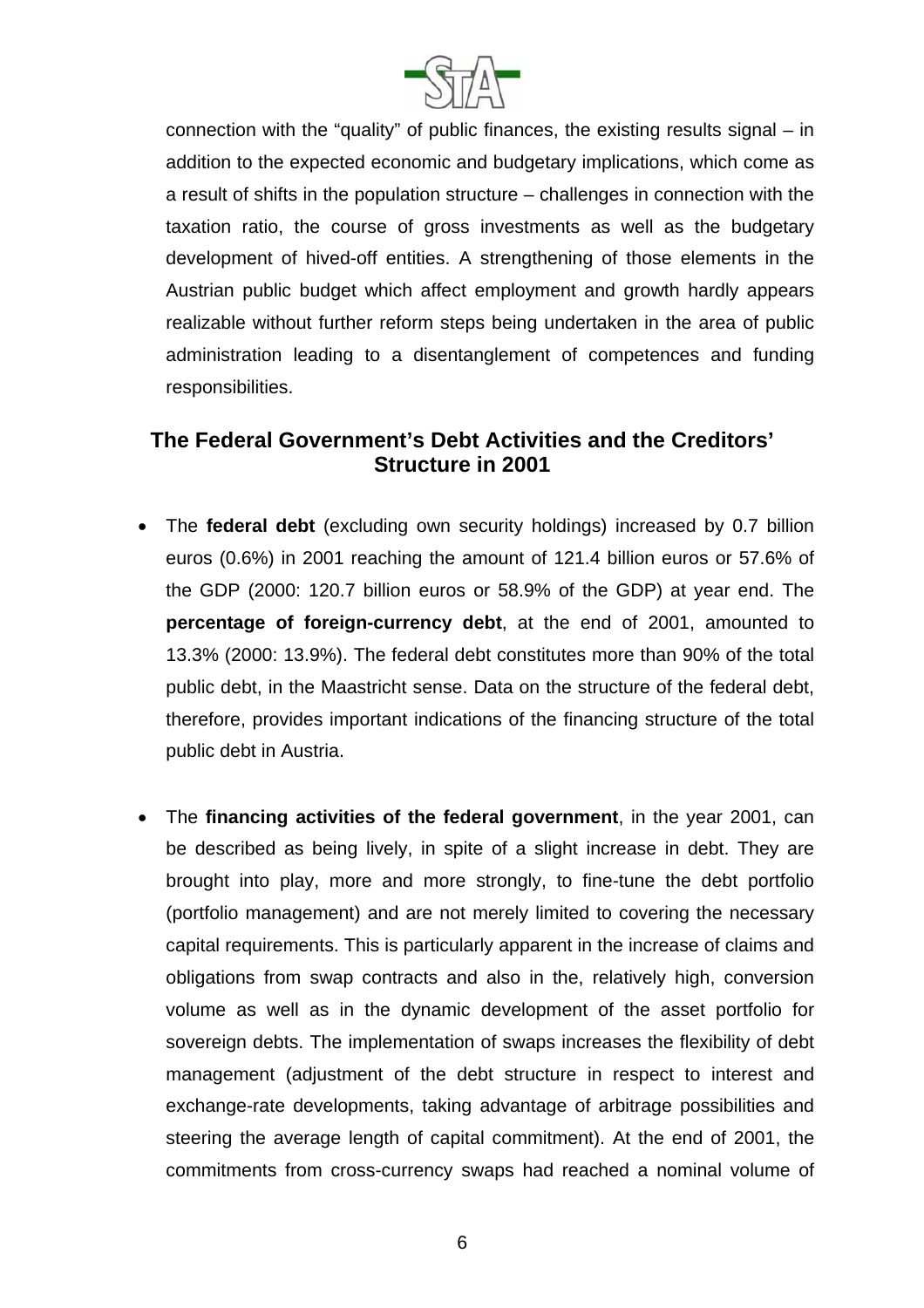

13.5 billion euros (2000: 10.9 billion euros) and the nominal vale of interestrate swaps amounted to 16.3 billion euros (2000: 8.4 billion euros).

- In 2001, **new borrowing** occurred principally in the form of EUR government bonds. In this case, the increase in obligations led to an increase in the outstanding volume of Austrian government bonds in order to keep the difference in interest to the "benchmark obligations" in the euro area, as low as possible. At the end of 2001, EUR government bonds accounted for 70.4% (2000: 66.1%) of the debt of the federal government. The gap between the interest in Austria and in Germany decreased in the year under review. After an increase in the difference between the interest on Austrian government bonds and those of Germany, in a ten-years segment, to more than 30 basis point in the previous year, there was a decrease – particularly in the second half of 2001 – reaching 20 basis points in December 2001. Similar developments could also be observed in most of the other EMU countries.
- In the year under review, the determining monetary factors spoke in favour of giving priority to financing with fixed interest rates and over a long-term in order to maintain the relatively low interest costs for the longest duration possible. The **actual amount of government bonds with a fixed interest rate** (taking interest-rate swaps into consideration) increased by 5.6 billion euros, or 5%, whereas the obligations with a flexible interest rate (including half-variable interest) were decreased by 3.7 billion euros, or 22.6%. At the end of the year under review, 90.3% of the remaining obligations of the federal government were subject to a fixed interest rate. The **average remaining maturity of the total debt portfolio** (the federal government's debt) lay, with 5.5 years at the end of 2001, below that of the previous year (5.8 years).
- The average **nominal interest** rate for the **federal debt** decreased, in the year under review, from 5.4% (at the end of 2000) to 5.2% (at the end of 2001). This development was the result of comprehensive repayments of debt categories with a considerably higher nominal interest rate. The decrease in the level of market interest rates in 2001, had hardly any effect on the nominal interest rate of the debt of the federal government due to the high portion of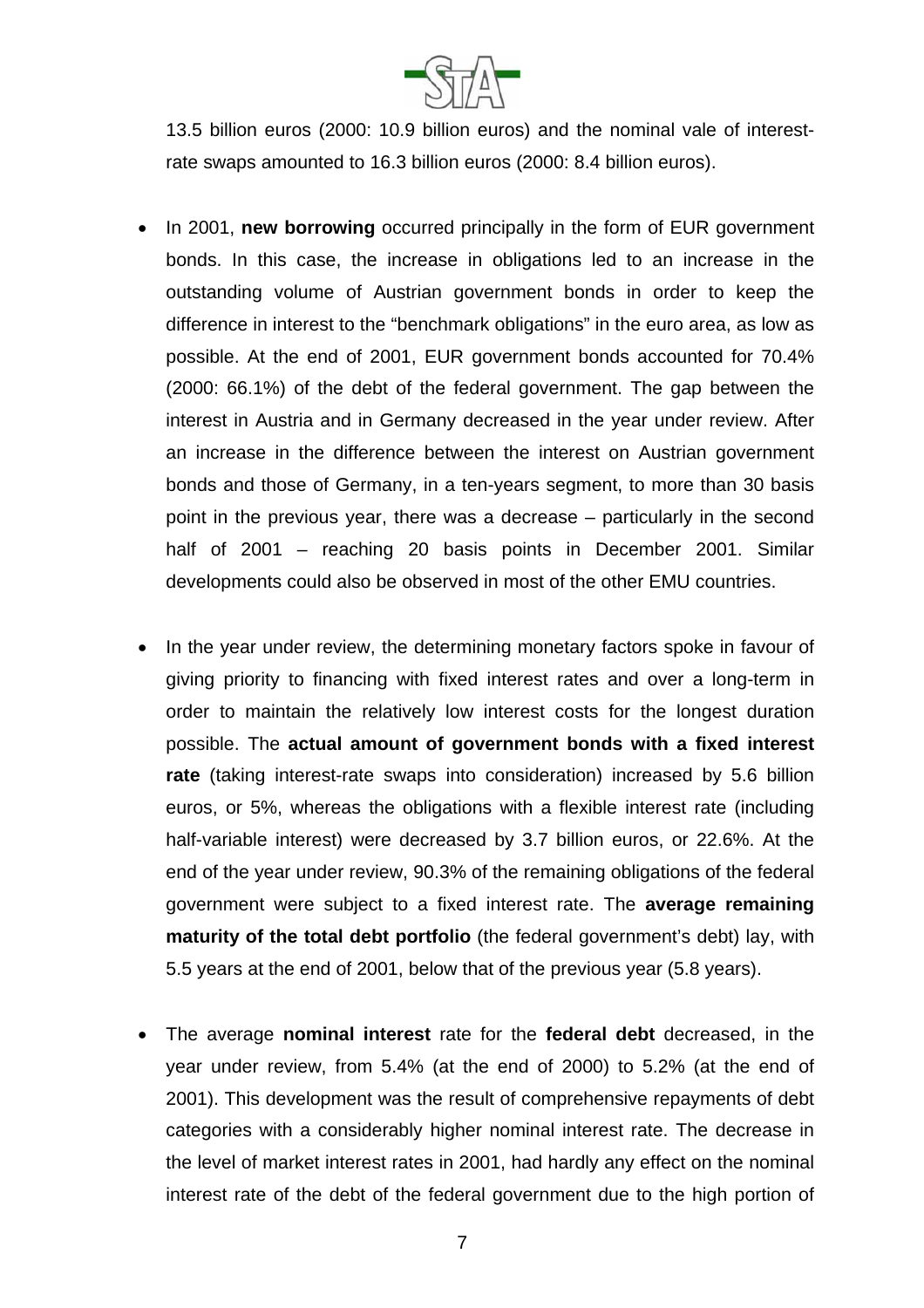

the debt with fixed interest rates, a lower level of financing over the money market, and as a result of the increase in bonds.

- Compared with the previous year, it was possible, in 2001, to reduce the **interest** on the debt (without the expenditure category "other expenses") by 0.2 billion euros, or  $3\%$ , (2000:  $+0.1$  billion euros or  $+1.8\%$ ) thereby arriving at a sum of 6.6 billion euros. In addition, the item "other expenses" decreased the total amount of the federal debt by 0.1 billion euros. In respect to the GDP, the interest repayment (including "other expenses") was 3.1%, after 3.4% in the previous year. The lower level of new debts (deficit), the fact that a large number of debt categories with a considerably higher nominal interest rate than the current level became payable, and debt management activities to restructure the debt, all played a major role in this downward development.
- The realization of the EMU occurred at the same time as the discontinuation of the traditional role taken by domestic financial intermediaries as the principle investors in the debt of the federal government. Since the introduction of the EMU, the purchasers of government bonds, denominated in EUR, have, almost exclusively, been foreign primary dealers (banks) who place these papers aboard (chiefly in the EMU area). This development supports the diversification of the circle of investors in Austrian government bonds and, at the same time, is indicative of a dynamic development in the **foreign debt of the federal government**. At the end of 2001, 54.0% of the federal government's EUR obligations were already in foreign possession (at the end of 2000: 47.6%). The total foreign debt of the federal government – taking foreign currency obligations which are, traditionally, in foreign hands, into consideration – reached a quota of 58.6% (at the end of 2000: 52.8%).
- If one analyses the structure of the federal government's debt, in respect to its **interest sensitivity**, one observes, on the whole, that the federal government's debt management is targeted at allowing interest payment to run a continuous course, although the shift in the term profile towards medium-term financing implies a somewhat higher risk of changes in interest as a result of refinancing in the coming years, through a stronger